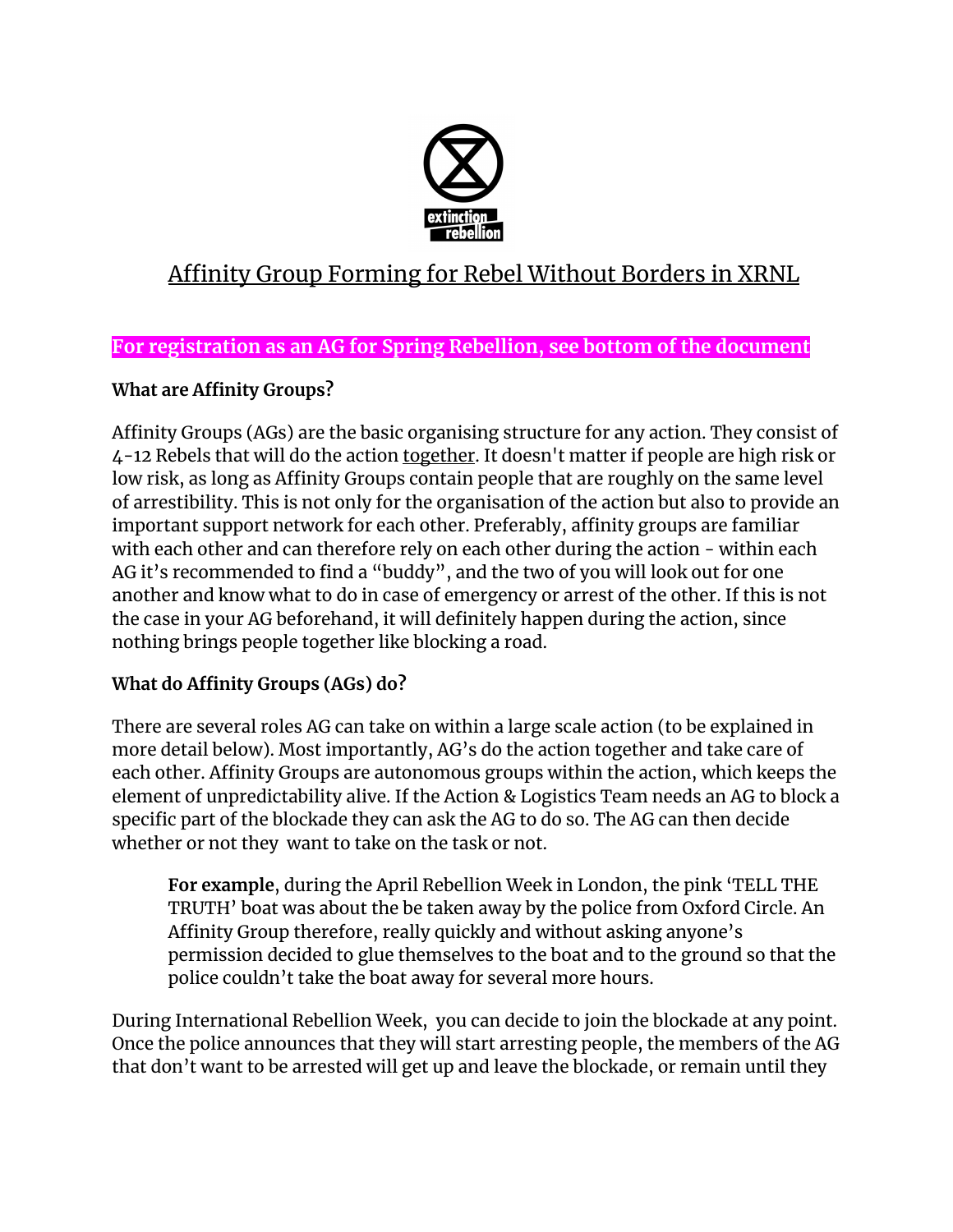feel too unsafe to do so. They are then also immediately arrestee support and media people for the rest of their AG that wants to be high risk.

Affinity Groups can also decide on being outside the blockade and join the Wellbeing team or the Media team.

#### **How are Affinity Groups (AGs) Organised?**

Affinity groups (AGs) are organised in a non-hierarchical and autonomous way, sometimes taking lead on last minute decisions within XR's national campaign. Everyone has an equal voice in the decision-making process. Everyone has a different viewpoint and it is important to cover all bases. It is important to note that every AG is autonomous and can make their own decisions within the action, as long as it adheres to the principles and values of XR.

#### **Spokescouncils**

When decisions need to be made that affect all rebels involved in an action, a spokescouncil will be held. Each group sends a representative to the spokescouncil meeting, where issues such as tactics, overarching action guidelines and logistics are discussed. Spokes may need to consult with their group before discussing or agreeing on certain subjects. Consensus on each proposal has to be achieved not only within each group but also among all groups together, so that the individual groups don't lose autonomy.

#### **Interviews during Actions:**

It would be good for everyone in your AG to have a statement general statement of why they are in the action incase the media asks you during the action. However, when you are asked to give a longer interview you should redirect the journalists to the media spokespeople. This is to have a unanimous messaging of XRNL to make sure our principles, values and demands are properly communicated by spokespeople who were trained on this. Everyone can become a media spokesperson before and during the blockade by contacting the media and communications team.

#### **Every Affinity Group has:**

- A Name (for example: Blackbird, Flipflop, Snowflake, Foxtrot, etc.)
- A Representative / contact person with a phone
- A Wellbeing Person
- One or more first Aid Kits

**AG Representative:** will take on the role of being the first point of contact for action planning, and will get information from A&L that they will pass on to their AG. There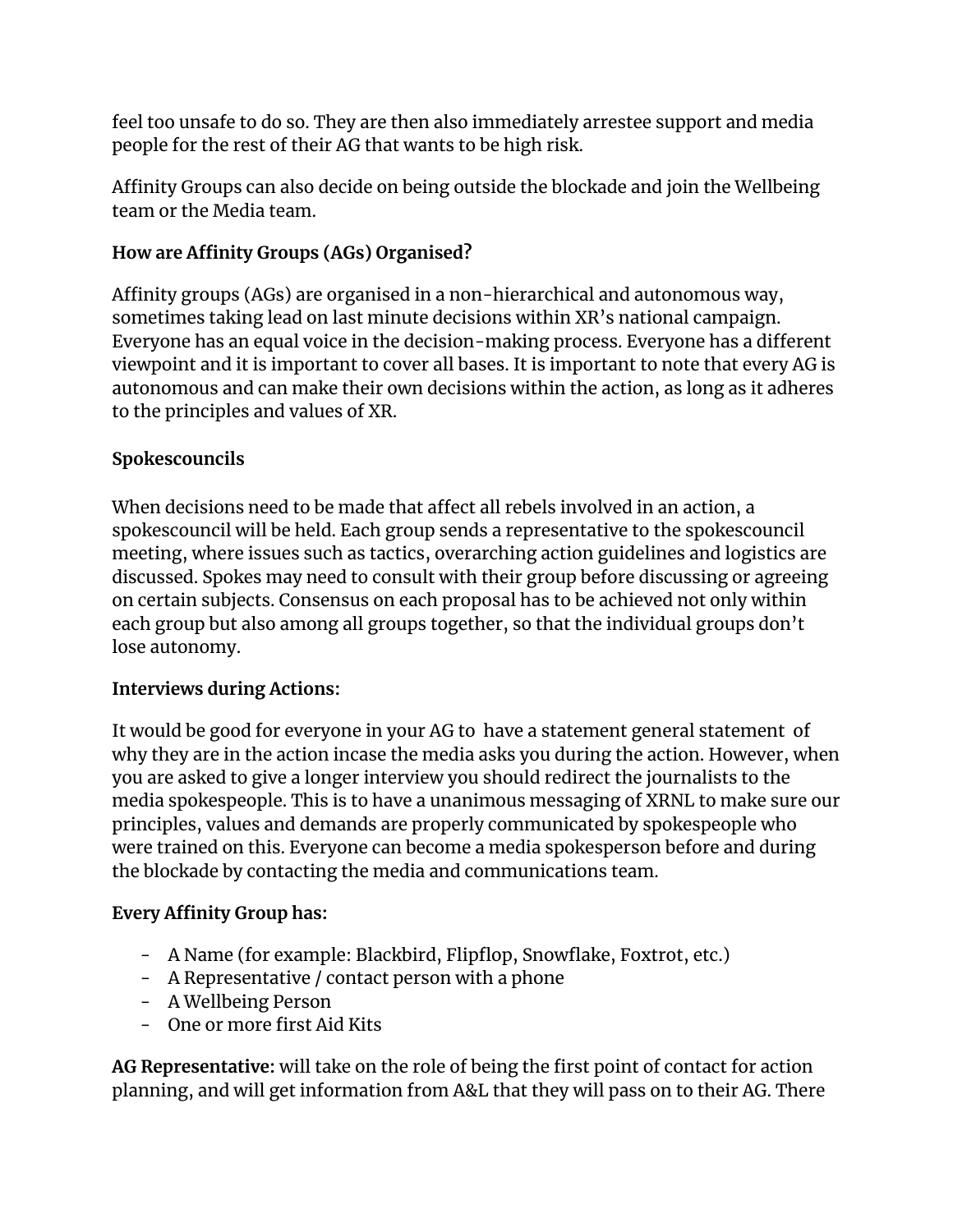can be a backup representative but this can be decided later or spontaneously - if this is the case then the rep should pass on those contact details to the A&L contactperson. They will join the Mattermost channel 'Affinity Group Reps' to get updates for AGs during RWB and pass them on to the group. They also let the AG Coordinators know about any change in their Affinity Group, like people leaving or joining their AG.

**Wellbeing Person**: To provide support for the group the wellbeing person should preferably be low risk so that they can provide arrestee support for the group. It should be noted however, that there is no assurance that they won't be arrested during the action. In some actions, all present will be arrested.

Although each member should bring their own water, food, etc – there should be an AG member who is explicitly looking out for the wellbeing of their group. They can provide water and food (e.g. grapes or cookies) and/or blankets, tissues etc. They can also take care of the phones and any valuables the members of their AG might bring to the action.

They make sure to provide practical and emotional arrestee support ensuring that the arrestee support from Regenerative Culture knows that members of your AG were arrested.

Other roles include regularly checking in on the mood of each AG member, and make sure that provisions have been made for medical needs of members *before the action* in case of arrest etc.

#### *Optional Roles*

**Media Coordinator:** Ideally each AG would have someone specifically taking responsibility for media coverage on the day. This may include live streaming, live tweeting, and generally promoting the action through any online platforms. This role should also be taken on by someone with a low risk of arrest, as photos and videos taken on the day will be accessed by the police if an arrest is made, and can be used to incriminate fellow activists.

**AG Facilitator:** The facilitator will collect the numbers/contact details of everyone in their Affinity group to create a Whatsapp/Signal/Telegram group in which the group can stay connected. Depending on what the AG wants, the facilitator schedules meetups for the Affinity Group to meet. The facilitator can facilitate discussions and decision making process during the action.

#### **AG Registration for Spring Rebellion**

This last part explains how you can join the Lentebellie with an Affinity Groups (AG). In short: Affinity Groups are super important for the success of the Lenterebellie, so